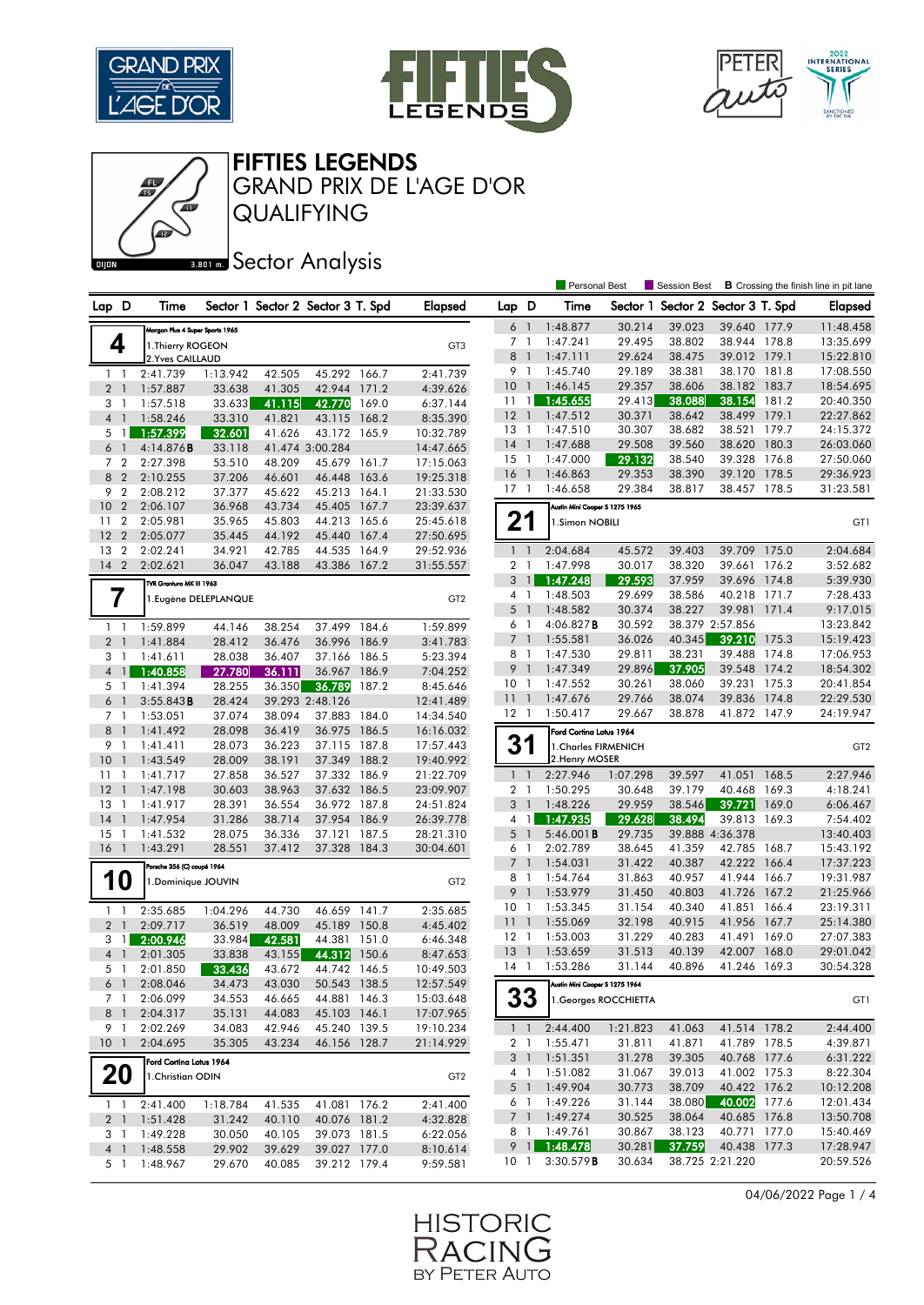

Œ





FIFTIES LEGENDS

QUALIFYING GRAND PRIX DE L'AGE D'OR

## **BRONES** Sector Analysis

|                |                |                                |                       |        |                                   |       |                 |                 |                          | <b>Personal Best</b>           |          | Session Best                      | <b>B</b> Crossing the finish line in pit lane |       |                 |
|----------------|----------------|--------------------------------|-----------------------|--------|-----------------------------------|-------|-----------------|-----------------|--------------------------|--------------------------------|----------|-----------------------------------|-----------------------------------------------|-------|-----------------|
| Lap D          |                | Time                           |                       |        | Sector 1 Sector 2 Sector 3 T. Spd |       | <b>Elapsed</b>  | Lap D           |                          | Time                           |          | Sector 1 Sector 2 Sector 3 T. Spd |                                               |       | <b>Elapsed</b>  |
| 11             | $\overline{1}$ | 1:55.422                       | 36.034                | 39.268 | 40.120 177.6                      |       | 22:54.948       | 2 <sub>1</sub>  |                          | 1:51.204                       | 30.245   | 40.201                            | 40.758 162.2                                  |       | 4:32.100        |
| 12             | $\mathbf{1}$   | 1:50.018                       | 30.040                | 39.034 | 40.944 175.0                      |       | 24:44.966       | 3               | $\overline{1}$           | 1:49.700                       | 29.922   | 38.846                            | 40.932 161.7                                  |       | 6:21.800        |
| 13             | $\mathbf{1}$   | 3:27.056B                      | 33.982                |        | 44.258 2:08.816                   |       | 28:12.022       | $4-1$           |                          | 1:51.040                       | 30.397   | 39.784                            | 40.859                                        | 158.6 | 8:12.840        |
| 14             | - 1            | 1:58.692                       | 37.637                | 39.961 | 41.094 155.2                      |       | 30:10.714       | 5               | $\overline{1}$           | 1:49.685                       | 30.249   | 38.857                            | 40.579                                        | 158.8 | 10:02.525       |
|                |                | Elva Mk V 1959                 |                       |        |                                   |       |                 | 6 1             |                          | 1:49.867                       | 30.088   | 39.177                            | 40.602 157.9                                  |       | 11:52.392       |
|                | 39             | 1. Louis ZURSTRASSEN           |                       |        |                                   |       | SP <sub>2</sub> | $7\overline{ }$ | $\overline{1}$           | $4:05.643$ B                   | 30.641   |                                   | 39.015 2:55.987                               |       | 15:58.035       |
|                |                |                                |                       |        |                                   |       |                 | 8               | $\overline{1}$           | 2:16.725                       | 46.649   | 43.892                            | 46.184 153.8                                  |       | 18:14.760       |
|                | $1\quad$       | 2:43.338                       | 1:24.574              | 39.199 | 39.565 190.1                      |       | 2:43.338        | 9               | $\overline{1}$           | 2:10.350                       | 37.125   | 45.254                            | 47.971                                        | 157.0 | 20:25.110       |
|                | 2 <sub>1</sub> | 1:48.942                       | 30.650                | 39.196 | 39.096                            | 190.8 | 4:32.280        | 10              | $\overline{1}$           | 2:11.322                       | 38.512   | 45.369                            | 47.441                                        | 160.0 | 22:36.432       |
|                | 3 <sub>1</sub> | 1:45.554                       | 29.125                | 38.255 | 38.174 189.8                      |       | 6:17.834        | $11-1$          |                          | 2:10.511                       | 37.973   | 45.432                            | 47.106 158.1                                  |       | 24:46.943       |
|                | 4 1            | 1:44.991                       | 28.736                | 37.364 | 38.891                            | 189.5 | 8:02.825        | $12-1$          |                          | 2:10.184                       | 39.267   | 44.153                            | 46.764                                        | 156.1 | 26:57.127       |
| 5              | $\mathbf{1}$   | 1:44.016                       | 29.127                | 37.174 | 37.715                            | 189.8 | 9:46.841        | 13              | $\overline{1}$           | 2:08.697                       | 37.805   | 43.576                            | 47.316 157.7                                  |       | 29:05.824       |
|                | 6 1            | 1:44.800                       | 29.273                | 37.792 | 37.735                            | 190.5 | 11:31.641       | 14              | $\overline{1}$           | 2:06.976                       | 37.148   | 43.520                            | 46.308 152.1                                  |       | 31:12.800       |
|                | 7 <sup>1</sup> | 1:46.147                       | 28.902                | 37.669 | 39.576                            | 188.8 | 13:17.788       |                 |                          | MG B 1964                      |          |                                   |                                               |       |                 |
|                | 8 1            | 1:44.499                       | 28.841                | 37.795 | 37.863                            | 193.2 | 15:02.287       |                 | 60                       | 1. Jérôme CATTELIN             |          |                                   |                                               |       | GT <sub>2</sub> |
| 9              | $\overline{1}$ | 1:46.089                       | 29.662                | 38.633 | 37.794                            | 190.5 | 16:48.376       |                 |                          |                                |          |                                   |                                               |       |                 |
| 10             | $\mathbf{1}$   | $4:01.267$ B                   | 29.807                |        | 37.701 2:53.759                   |       | 20:49.643       | $1\quad$        |                          | 2:23.415                       | 1:03.961 | 39.107                            | 40.347 169.0                                  |       | 2:23.415        |
| 11             | $\overline{1}$ | 1:56.531                       | 37.949                | 40.302 | 38.280                            | 190.5 | 22:46.174       | 2 <sub>1</sub>  |                          | 1:46.528                       | 28.938   | 38.294                            | 39.296 172.8                                  |       | 4:09.943        |
| $12-1$         |                | $7:13.143$ <b>B</b>            | 30.223                |        | 41.310 6:01.610                   |       | 29:59.317       | 3 <sup>1</sup>  |                          | 1:45.205                       | 28.827   | 37.995                            | 38.383 174.2                                  |       | 5:55.148        |
|                |                | MG A 1600 Twin Cam Coupe 1959  |                       |        |                                   |       |                 |                 | 4 <sub>1</sub>           | 1:44.898                       | 28.627   | 37.943                            | 38.328 174.2                                  |       | 7:40.046        |
|                | 42             | 1. Nicolas CHALANSET           |                       |        |                                   |       | GT <sub>2</sub> | $5-1$           |                          | 1:45.364                       | 29.378   | 37.634                            | 38.352 174.2                                  |       | 9:25.410        |
|                |                |                                |                       |        |                                   |       |                 | 6 1             |                          | 1:45.564                       | 28.715   | 38.059                            | 38.790 172.8                                  |       | 11:10.974       |
| $1\quad$       |                | 3:15.224                       | 1:35.352              | 48.169 | 51.703 148.4                      |       | 3:15.224        | $\overline{7}$  | $\overline{1}$           | 1:51.266                       | 28.710   | 38.072                            | 44.484                                        | 168.0 | 13:02.240       |
|                | 2 1            | 2:11.705                       | 37.019                | 45.502 | 49.184 151.9                      |       | 5:26.929        | 8 1             |                          | 1:48.268                       | 30.465   | 38.130                            | 39.673                                        | 158.4 | 14:50.508       |
| 3 <sup>1</sup> |                | 2:11.206                       | 36.961                | 45.920 | 48.325                            | 151.5 | 7:38.135        | 9 <sub>1</sub>  |                          | 1:52.077                       | 35.837   | 38.005                            | 38.235 175.9                                  |       | 16:42.585       |
|                | 4 1            | 2:06.713                       | 34.174                | 44.276 | 48.263 145.2                      |       | 9:44.848        | 10 <sub>1</sub> |                          | 1:45.851                       | 28.468   | 38.956                            | 38.427 175.3                                  |       | 18:28.436       |
| 5              | $\overline{1}$ | 2:08.617                       | 35.976                | 44.484 | 48.157 152.5                      |       | 11:53.465       | 11              | $\overline{1}$           | 1:45.555                       | 28.459   | 38.841                            | 38.255 176.2                                  |       | 20:13.991       |
|                | 6 1            | 2:06.848                       | 34.432                | 44.398 | 48.018 149.4                      |       | 14:00.313       | $12-1$          |                          | 1:45.911                       | 28.657   | 38.856                            | 38.398 176.5                                  |       | 21:59.902       |
|                | 7 <sub>1</sub> | 2:06.454                       | 34.557                | 44.379 | 47.518                            | 150.4 | 16:06.767       | 13              | $\overline{1}$           | 1:46.757                       | 30.271   | 38.159                            | 38.327 177.0                                  |       | 23:46.659       |
|                | 8 1            | 2:08.194                       | 34.978                | 45.917 | 47.299 146.3                      |       | 18:14.961       | $14-1$          |                          | 1:45.552                       | 29.098   | 38.185                            | 38.269 176.8                                  |       | 25:32.211       |
| 9              | $\overline{1}$ | 2:11.678                       | 37.791                | 46.519 | 47.368                            | 144.4 | 20:26.639       | 15              | $\overline{1}$           | 1:44.960                       | 28.655   | 38.145                            | 38.160                                        | 177.6 | 27:17.171       |
| 10             | $\mathbf{1}$   | 2:07.608                       | 35.443                | 44.783 | 47.382                            | 152.3 | 22:34.247       | $16-1$          |                          | 1:46.204                       | 28.950   | 38.770                            | 38.484 177.6                                  |       | 29:03.375       |
| 11             | $\mathbf{1}$   | 3:54.094B                      | 35.754                |        | 46.028 2:32.312                   |       | 26:28.341       | 17              | $\overline{\phantom{a}}$ | 1:46.408                       | 29.322   | 38.664                            | 38.422 151.0                                  |       | 30:49.783       |
| 12             | $\overline{1}$ | 2:14.775                       | 43.535                | 43.869 | 47.371                            | 150.6 | 28:43.116       |                 |                          | Morris Mini Cooper S 1275 1966 |          |                                   |                                               |       |                 |
| 13             | $\overline{1}$ | 2:05.301                       | 33.759                | 44.838 | 46.704                            | 150.0 | 30:48.417       |                 | 62                       | 1. Eric RAOUL                  |          |                                   |                                               |       | GT1             |
|                |                | IMG B 1963                     |                       |        |                                   |       |                 |                 |                          |                                |          |                                   |                                               |       |                 |
|                | 43             |                                | 1. Romain GUERARDELLE |        |                                   |       | GT <sub>2</sub> | $1\quad$        |                          | 2:35.320                       | 1:09.419 | 41.727                            | 44.174 153.6                                  |       | 2:35.320        |
|                |                |                                |                       |        |                                   |       |                 | 2 <sub>1</sub>  |                          | 1:53.718                       | 32.558   | 40.119                            | 41.041                                        | 169.8 | 4:29.038        |
| $1\quad$       |                | 2:40.490                       | 1:16.139              | 40.915 | 43.436                            | 177.9 | 2:40.490        | 3               | -1                       | 4:14.853B                      | 31.107   |                                   | 40.150 3:03.596                               |       | 8:43.891        |
|                | 2 <sub>1</sub> | 1:47.893                       | 30.435                | 38.394 | 39.064 181.2                      |       | 4:28.383        | $4-1$           |                          | 1:56.892                       | 37.638   | 38.954                            | 40.300 171.4                                  |       | 10:40.783       |
|                | 3 <sub>1</sub> | 1:46.962                       | 28.885                | 39.200 | 38.877 181.5                      |       | 6:15.345        | 5 <sub>1</sub>  |                          | 1:52.161                       | 30.834   | 39.367                            | 41.960 168.7                                  |       | 12:32.944       |
| $\overline{4}$ | $\overline{1}$ | 1:48.372                       | 28.965                | 38.446 | 40.961                            | 177.6 | 8:03.717        | 6 <sup>1</sup>  |                          | 1:48.933                       | 29.944   | 38.857                            | 40.132 171.7                                  |       | 14:21.877       |
|                | 5 <sub>1</sub> | 1:45.836                       | 29.092                | 38.098 | 38.646 187.5                      |       | 9:49.553        |                 | 7 1                      | 1:48.094                       | 30.148   | 38.488                            | 39.458                                        | 173.1 | 16:09.971       |
| $6-1$          |                | 3:12.835B                      | 30.105                |        | 37.755 2:04.975                   |       | 13:02.388       |                 | 8 1                      | 1:49.844                       | 30.674   | 38.969                            | 40.201 173.9                                  |       | 17:59.815       |
|                |                | 7 1 1:53.431                   | 35.441                | 38.688 | 39.302 180.6                      |       | 14:55.819       | 9 1             |                          | 1:48.664                       | 29.325   | 39.172                            | 40.167 172.8                                  |       | 19:48.479       |
|                |                | 8 1 1:46.043                   | 29.463                | 37.921 | 38.659 180.6                      |       | 16:41.862       |                 |                          | Austin Mini Cooper S 1275 1965 |          |                                   |                                               |       |                 |
|                | 9 1            | 1:44.474                       | 28.646                | 37.618 | 38.210 182.1                      |       | 18:26.336       |                 | 65                       | 1. François ZENNER             |          |                                   |                                               |       | GT1             |
|                |                | 10 1 1:46.349                  | 28.760                | 39.270 | 38.319 185.2                      |       | 20:12.685       |                 |                          |                                |          |                                   |                                               |       |                 |
| 11 1           |                | 1:46.742                       | 28.748                | 39.524 | 38.470 181.8                      |       | 21:59.427       | 1 <sup>1</sup>  |                          | 2:44.574                       | 1:07.736 | 46.780                            | 50.058 162.4                                  |       | 2:44.574        |
| $12-1$         |                | 1:46.426                       | 30.046                | 38.250 | 38.130 183.4                      |       | 23:45.853       | 2 <sub>1</sub>  |                          | 2:11.076                       | 35.131   | 45.337                            | 50.608 154.1                                  |       | 4:55.650        |
| 13 1           |                | 1:45.725                       | 29.442                | 38.174 | 38.109                            | 182.7 | 25:31.578       | 3 <sup>1</sup>  |                          | 2:09.810                       | 36.606   | 46.721                            | 46.483 154.9                                  |       | 7:05.460        |
| $14-1$         |                | 1:44.992                       | 28.931                | 37.806 | 38.255 183.4                      |       | 27:16.570       | 4 1             |                          | 2:04.330                       | 35.476   | 43.378                            | 45.476 163.4                                  |       | 9:09.790        |
| $15-1$         |                | 1:46.200                       | 28.827                | 38.605 | 38.768 183.7                      |       | 29:02.770       | 5 1             |                          | 2:05.430                       | 35.994   | 42.935                            | 46.501 153.6                                  |       | 11:15.220       |
|                |                | Austin Mini Cooper S 1275 1969 |                       |        |                                   |       |                 | 6 1             |                          | 2:06.204                       | 35.852   | 42.724                            | 47.628 148.6                                  |       | 13:21.424       |
|                | 55             | 1.Guillaume BRAJEUX            |                       |        |                                   |       | GT1             | 7 <sup>1</sup>  |                          | 2:06.267                       | 35.395   | 45.083                            | 45.789 160.0                                  |       | 15:27.691       |
|                |                | 2.Guillaume TIMONIER           |                       |        |                                   |       |                 | 8 1             |                          | 2:04.433                       | 36.140   | 43.029                            | 45.264 163.9                                  |       | 17:32.124       |
|                | $1\quad1$      | 2:40.896                       | 1:16.926              | 41.696 | 42.274 158.6                      |       | 2:40.896        |                 | 9 1                      | 2:06.758                       | 35.184   | 44.855                            | 46.719 141.0                                  |       | 19:38.882       |
|                |                |                                |                       |        |                                   |       |                 |                 |                          |                                |          |                                   |                                               |       |                 |

04/06/2022 Page 2 / 4

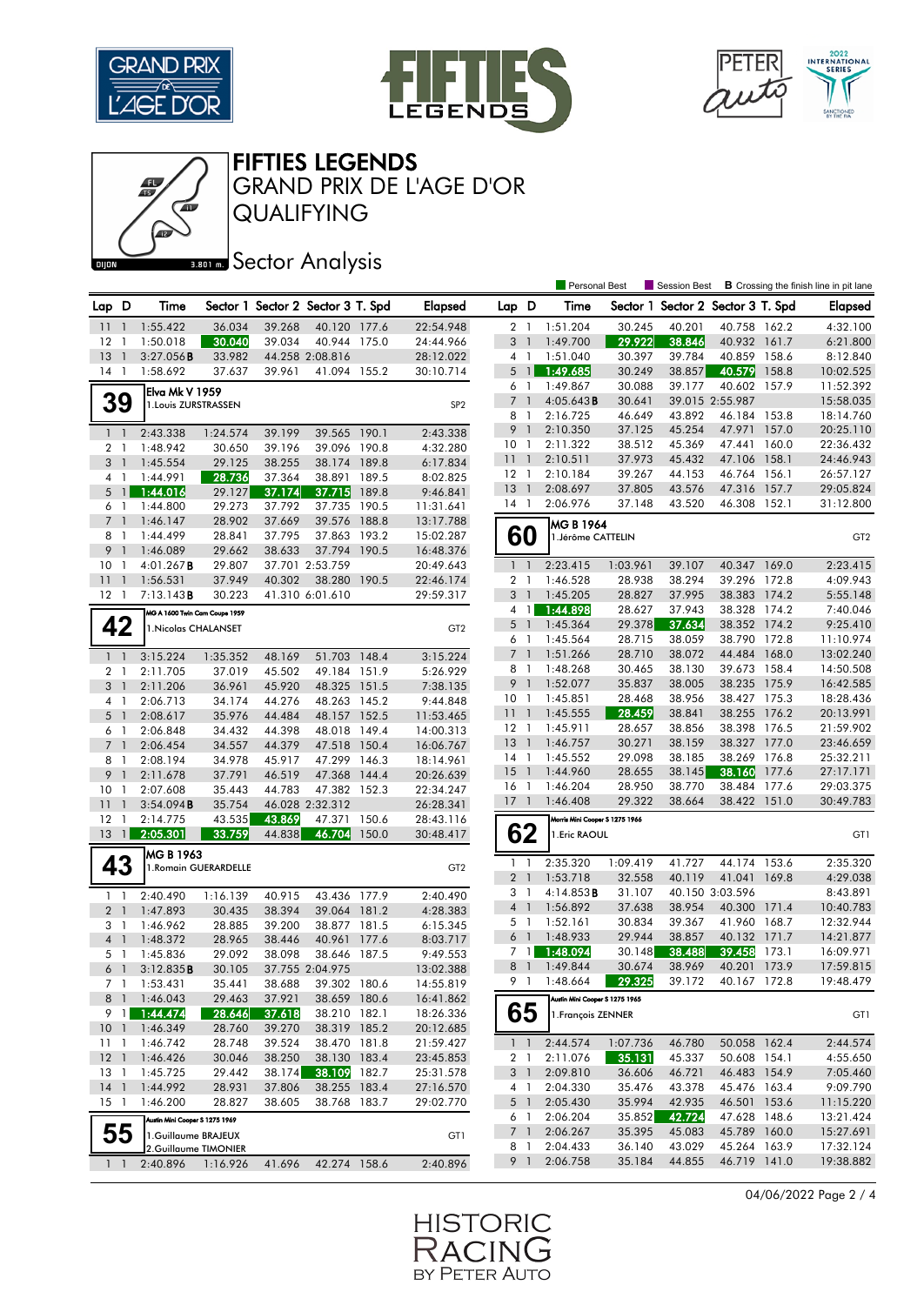

Œ





FIFTIES LEGENDS

QUALIFYING GRAND PRIX DE L'AGE D'OR

## **BRONES** Sector Analysis

|                |                          |                                        |                            |                  |                                   |       |                        |                           |                    | <b>Personal Best</b>                 |                          | Session Best                      |                              |       | <b>B</b> Crossing the finish line in pit lane |
|----------------|--------------------------|----------------------------------------|----------------------------|------------------|-----------------------------------|-------|------------------------|---------------------------|--------------------|--------------------------------------|--------------------------|-----------------------------------|------------------------------|-------|-----------------------------------------------|
| Lap D          |                          | Time                                   |                            |                  | Sector 1 Sector 2 Sector 3 T. Spd |       | <b>Elapsed</b>         | Lap D                     |                    | Time                                 |                          | Sector 1 Sector 2 Sector 3 T. Spd |                              |       | <b>Elapsed</b>                                |
| 10             | -1                       | 3:24.027B                              | 36.891                     |                  | 43.136 2:04.000                   |       | 23:02.909              | 10                        | $\overline{1}$     | 1:45.932                             |                          |                                   | 39.067 171.4                 |       | 20:26.189                                     |
| 11             | $\mathbf{1}$             | 2:16.998                               | 46.480                     | 45.308           | 45.210 150.4                      |       | 25:19.907              | 11                        | $\overline{1}$     | 1:46.362                             | 29.292                   | 38.206                            | 38.864                       | 173.4 | 22:12.551                                     |
| 12             | $\mathbf{1}$             | 2:05.271                               | 35.370                     | 42.725           | 47.176                            | 162.9 | 27:25.178              | $12-1$                    |                    | 1:48.025                             | 30.169                   | 38.330                            | 39.526                       | 169.0 | 24:00.576                                     |
| 13             | $\mathbf{1}$             | 2:03.276                               | 35.355                     | 43.970           | 43.951                            | 161.4 | 29:28.454              | $13-1$                    |                    | 1:46.935                             | 29.534                   | 38.303                            | 39.098                       | 171.4 | 25:47.511                                     |
| $14-1$         |                          | 2:04.291                               | 35.556                     | 44.468           | 44.267 164.1                      |       | 31:32.745              | $14-1$                    |                    | 1:47.071                             | 29.617                   | 38.418                            | 39.036 170.3                 |       | 27:34.582                                     |
|                |                          | Fairthorpe Electron 1959               |                            |                  |                                   |       |                        | $15-1$                    |                    | 1:46.927                             |                          |                                   | 39.446                       | 169.8 | 29:21.509                                     |
|                | 69                       | 1. Pascal RAJON                        |                            |                  |                                   |       | GT1                    | $16-1$                    |                    | 1:46.660                             |                          |                                   | 39.440 169.8                 |       | 31:08.169                                     |
|                |                          |                                        |                            |                  |                                   |       |                        |                           |                    | Austin-Healey 100-4 1956             |                          |                                   |                              |       |                                               |
| $1\quad$       |                          | 2:27.985                               | 57.716                     | 45.137           | 45.132 144.8                      |       | 2:27.985               | 104                       |                    |                                      | 1. François de CHANTERAC |                                   |                              |       | GT <sub>3</sub>                               |
| $\overline{2}$ | $\mathbf{1}$             | 2:07.340                               | 35.479                     | 48.783           | 43.078 157.4                      |       | 4:35.325               |                           |                    |                                      |                          |                                   |                              |       |                                               |
| 3              | $\mathbf{1}$             | 1:58.350                               | 32.051                     | 43.600           | 42.699 158.6                      |       | 6:33.675               | 1                         | $\overline{1}$     | 3:08.707                             | 1:40.268                 | 43.651                            | 44.788                       | 162.2 | 3:08.707                                      |
| $4-1$          |                          | 1:59.747                               | 32.255                     | 44.506           | 42.986 153.2                      |       | 8:33.422               | 2 <sub>1</sub>            |                    | 2:01.458                             | 34.467                   | 43.653                            | 43.338 166.9                 |       | 5:10.165                                      |
| $5-1$          |                          | 1:58.070                               | 31.742                     | 42.815           | 43.513 151.0                      |       | 10:31.492              | 3 <sub>1</sub>            |                    | 1:57.932                             | 33.859                   | 41.351                            | 42.722 167.4                 |       | 7:08.097                                      |
| 6              | - 1                      | 2:28.881                               | 31.714                     |                  | 43.660 1:13.507 146.5             |       | 13:00.373              | 4 <sup>1</sup>            |                    | 3:09.926B                            | 35.140                   |                                   | 43.653 1:51.133              |       | 10:18.023                                     |
| 7 1            |                          | 1:59.316                               | 32.594                     | 44.116           | 42.606                            | 152.3 | 14:59.689              | 5 1                       |                    | 2:08.032                             | 42.893                   | 42.497                            | 42.642 166.7                 |       | 12:26.055                                     |
| 8              | -1                       | 1:58.726                               | 31.826                     | 43.855           | 43.045                            | 153.8 | 16:58.415              | $6-1$                     |                    | 1:56.321                             | 32.908                   | 40.209                            | 43.204                       | 167.2 | 14:22.376                                     |
| 9              | $\mathbf{1}$             | 1:57.513                               | 31.430                     | 42.350           | 43.733 155.6                      |       | 18:55.928              | 7 <sub>1</sub>            |                    | 1:58.016                             | 32.403                   | 43.447                            | 42.166 169.5                 |       | 16:20.392                                     |
| 10             | $\mathbf{1}$             | 1:59.027                               | 31.936                     | 43.498           | 43.593                            | 151.3 | 20:54.955              | 8 <sup>1</sup>            |                    | 1:54.347                             | 32.241                   | 40.469                            | 41.637                       | 169.0 | 18:14.739                                     |
| 11             | $\overline{1}$           | 1:57.454                               | 32.164                     | 42.637           | 42.653 155.6                      |       | 22:52.409              | 9 1                       |                    | 1:57.842<br>1:58.820                 | 32.075                   | 43.982                            | 41.785                       | 169.0 | 20:12.581                                     |
| $12-1$<br>13   | $\overline{1}$           | 1:59.098<br>1:59.653                   | 32.003<br>33.289           | 43.748<br>43.269 | 43.347 152.8<br>43.095            | 153.0 | 24:51.507<br>26:51.160 | $10-1$<br>11 <sub>1</sub> |                    | 1:55.707                             | 32.349<br>33.277         | 43.168<br>40.990                  | 43.303 172.5<br>41.440       | 171.4 | 22:11.401<br>24:07.108                        |
| 14             | $\mathbf{1}$             | 1:59.170                               | 32.344                     | 43.324           | 43.502                            | 153.4 | 28:50.330              | $12-1$                    |                    | 2:05.585                             | 33.591                   | 45.368                            | 46.626 162.7                 |       | 26:12.693                                     |
| 15             | $\overline{\phantom{a}}$ | 1:58.611                               | 32.274                     | 43.288           | 43.049                            | 154.7 | 30:48.941              | $13-1$                    |                    | 1:53.078                             | 31.697                   | 40.437                            | 40.944 171.4                 |       | 28:05.771                                     |
|                |                          |                                        |                            |                  |                                   |       |                        | 14                        | $\mathbf{1}$       | 1:52.254                             | 31.206                   | 40.417                            | 40.631                       | 172.0 | 29:58.025                                     |
|                | 70                       | Cooper T39 1955                        |                            |                  |                                   |       |                        | $15-1$                    |                    | 1:52.781                             | 31.695                   | 40.439                            | 40.647 171.7                 |       | 31:50.806                                     |
|                |                          | 1. Christian GODARD<br>2. Felix GODARD |                            |                  |                                   |       | SP <sub>2</sub>        |                           |                    |                                      |                          |                                   |                              |       |                                               |
| 1 <sub>1</sub> |                          | 2:09.781                               | 55.553                     | 37.520           | 36.708                            | 201.9 | 2:09.781               |                           | 26                 | <b>Lotus Elite</b><br>1.Sandy WATSON |                          |                                   |                              |       | SP <sub>1</sub>                               |
| 2 <sub>1</sub> |                          | 1:40.829                               | 28.318                     | 36.561           | 35.950                            | 208.1 | 3:50.610               |                           |                    | 2. Martin O'CONNELL                  |                          |                                   |                              |       |                                               |
| 3              | $\overline{1}$           | 1:40.722                               | 27.903                     | 36.455           | 36.364                            | 204.9 | 5:31.332               | $\mathbf{1}$              | $\overline{2}$     | 8:40.028                             | 7:01.679                 | 54.542                            | 43.807                       | 178.8 | 8:40.028                                      |
|                | 4 1                      | 1:41.239                               | 28.525                     | 36.725           | 35.989 205.7                      |       | 7:12.571               | 2 <sub>2</sub>            |                    | 1:47.843                             | 28.582                   | 39.796                            | 39.465 179.1                 |       | 10:27.871                                     |
|                | 5 1                      | 1:41.698                               | 28.316                     | 36.882           | 36.500 197.8                      |       | 8:54.269               | 3 <sub>2</sub>            |                    | 1:47.481                             | 29.271                   | 39.457                            | 38.753                       | 180.6 | 12:15.352                                     |
|                |                          | Morris Mini Cooper S 1275 1964         |                            |                  |                                   |       |                        | 4 <sub>2</sub>            |                    | 4:23.766B                            | 31.172                   |                                   | 42.522 3:10.072              |       | 16:39.118                                     |
|                | 86                       | 1. Fabrice QUESNEL                     |                            |                  |                                   |       | GT1                    | 5                         | $\overline{1}$     | 2:07.156                             | 42.016                   | 43.466                            | 41.674                       | 179.7 | 18:46.274                                     |
|                |                          |                                        |                            |                  |                                   |       |                        | 6 1                       |                    | 1:53.329                             | 30.749                   | 41.662                            | 40.918                       | 172.0 | 20:39.603                                     |
| $1\quad$       |                          | 2:33.064                               | 1:10.101                   | 41.780           | 41.183 172.0                      |       | 2:33.064               | 7 1                       |                    | 1:55.221                             | 30.916                   | 41.777                            | 42.528 171.7                 |       | 22:34.824                                     |
| 2 <sub>1</sub> |                          | 1:49.353                               | 30.296                     | 38.875           | 40.182 173.4                      |       | 4:22.417               |                           |                    | Porsche 356 (C) coupé 1964           |                          |                                   |                              |       |                                               |
| 3 <sup>1</sup> |                          | 1:47.763                               | 29.730                     | 38.293           | 39.740 173.9                      |       | 6:10.180               |                           | 38                 | 1. Didier MARIS                      |                          |                                   |                              |       | SP <sub>1</sub>                               |
| 4 1            |                          | 1:56.897                               | 30.348                     | 41.977           | 44.572 146.3                      |       | 8:07.077               |                           |                    |                                      | 2. Gabriel BALTHAZARD    |                                   |                              |       |                                               |
| $5-1$          |                          | 1:50.534                               | 32.060                     | 39.014           | 39.460 172.8                      |       | 9:57.611               | 1                         | $\overline{1}$     | 2:18.190                             | 58.334                   | 39.788                            | 40.068                       | 175.9 | 2:18.190                                      |
| 6 1            |                          | 1:47.175                               | 29.697                     | 38.243           | 39.235 172.2                      |       | 11:44.786              | 2 <sub>1</sub>            |                    | 1:47.259                             | 30.174                   | 37.837                            | 39.248                       | 178.5 | 4:05.449                                      |
| 7 <sup>1</sup> |                          | 1:47.658                               | 29.177                     | 38.213           | 40.268 173.4                      |       | 13:32.444              | 3 <sub>1</sub>            |                    | 1:46.437                             | 28.888                   | 38.184                            | 39.365 177.9                 |       | 5:51.886                                      |
| 8              | $\mathbf{1}$             | 1:45.251                               | 28.668                     | 37.733           | 38.850 175.6                      |       | 15:17.695              | $\overline{4}$            | $\hat{\mathbf{J}}$ | 1:45.763                             | 28.853                   | 37.876                            | 39.034 178.5                 |       | 7:37.649                                      |
| 9              | $\mathbf{1}$             | 1:45.997                               | 28.642                     | 37.973           | 39.382 175.0                      |       | 17:03.692              | 5 <sub>1</sub>            |                    | 1:45.614                             | 29.085                   | 37.683                            | 38.846                       | 178.2 | 9:23.263                                      |
| 101            |                          | 1:45.137                               | 28.946                     | 37.563           | 38.628                            | 174.8 | 18:48.829              | 6 <sup>1</sup>            |                    | 4:43.825B                            | 28.883                   |                                   | 38.106 3:36.836              |       | 14:07.088                                     |
| $11 - 1$       |                          | 1:51.415                               | 28.925                     | 38.893           | 43.597 136.7                      |       | 20:40.244              |                           |                    | 7 2 2:00.200                         | 40.423                   | 39.034                            | 40.743 171.4                 |       | 16:07.288                                     |
|                |                          | Morris Mini Cooper S 1275 1964         |                            |                  |                                   |       |                        | 9 2                       | 8 2                | 1:48.343<br>1:54.149                 | 29.865<br>29.473         | 38.711<br>42.263                  | 39.767 174.5<br>42.413 176.8 |       | 17:55.631<br>19:49.780                        |
|                | 88                       |                                        | 1. Charles Edouard ROUSSE. |                  |                                   |       | GT1                    | 10 <sub>2</sub>           |                    | 1:58.007                             | 29.575                   | 44.345                            | 44.087 172.8                 |       | 21:47.787                                     |
|                |                          |                                        |                            |                  |                                   |       |                        | 11 <sub>2</sub>           |                    | 1:48.057                             | 29.715                   | 38.180                            | 40.162 174.5                 |       | 23:35.844                                     |
| $1\quad1$      |                          | 2:41.489                               | 1:19.846                   | 40.115           | 41.528 172.0                      |       | 2:41.489               |                           |                    |                                      |                          |                                   |                              |       |                                               |
|                | 2 <sub>1</sub><br>3 1    | 1:50.010<br>1:47.839                   | 30.202<br>29.151           | 39.958<br>38.296 | 39.850 173.6<br>40.392 171.4      |       | 4:31.499<br>6:19.338   |                           |                    | Lotus XI 1500 1957                   |                          |                                   |                              |       |                                               |
|                | $4 \quad 1$              | 1:46.658                               |                            |                  | 39.310 170.9                      |       | 8:05.996               | <b>160</b>                |                    | 1.Guillaume PEETERS                  |                          |                                   |                              |       | SP <sub>2</sub>                               |
|                | 5 1                      | 1:46.106                               |                            |                  | 39.218 169.5                      |       | 9:52.102               |                           | $1 \quad 1$        | 2:51.772                             | 1:33.656                 | 39.621                            | 38.495 197.1                 |       | 2:51.772                                      |
|                | 6 1                      | 3:20.772B                              | 29.171                     |                  | 38.222 2:13.379                   |       | 13:12.874              | 2 1                       |                    | 1:47.460                             | 29.763                   | 39.485                            | 38.212 200.0                 |       | 4:39.232                                      |
|                | 7 1                      | 1:53.222                               |                            |                  | 40.177 168.7                      |       | 15:06.096              | 3 <sup>1</sup>            |                    | 1:46.638                             | 29.574                   | 38.997                            | 38.067 198.2                 |       | 6:25.870                                      |
| 8 <sup>1</sup> |                          | 1:47.301                               |                            |                  | 39.132 169.8                      |       | 16:53.397              | 4 1                       |                    | 1:45.927                             | 30.408                   | 38.283                            | 37.236 200.4                 |       | 8:11.797                                      |
|                | 9 1                      | 1:46.860                               | 29.302                     | 38.413           | 39.145 169.8                      |       | 18:40.257              | 5 1                       |                    | 1:45.478                             | 29.209                   | 38.799                            | 37.470 201.1                 |       | 9:57.275                                      |
|                |                          |                                        |                            |                  |                                   |       |                        |                           |                    |                                      |                          |                                   |                              |       |                                               |

04/06/2022 Page 3 / 4